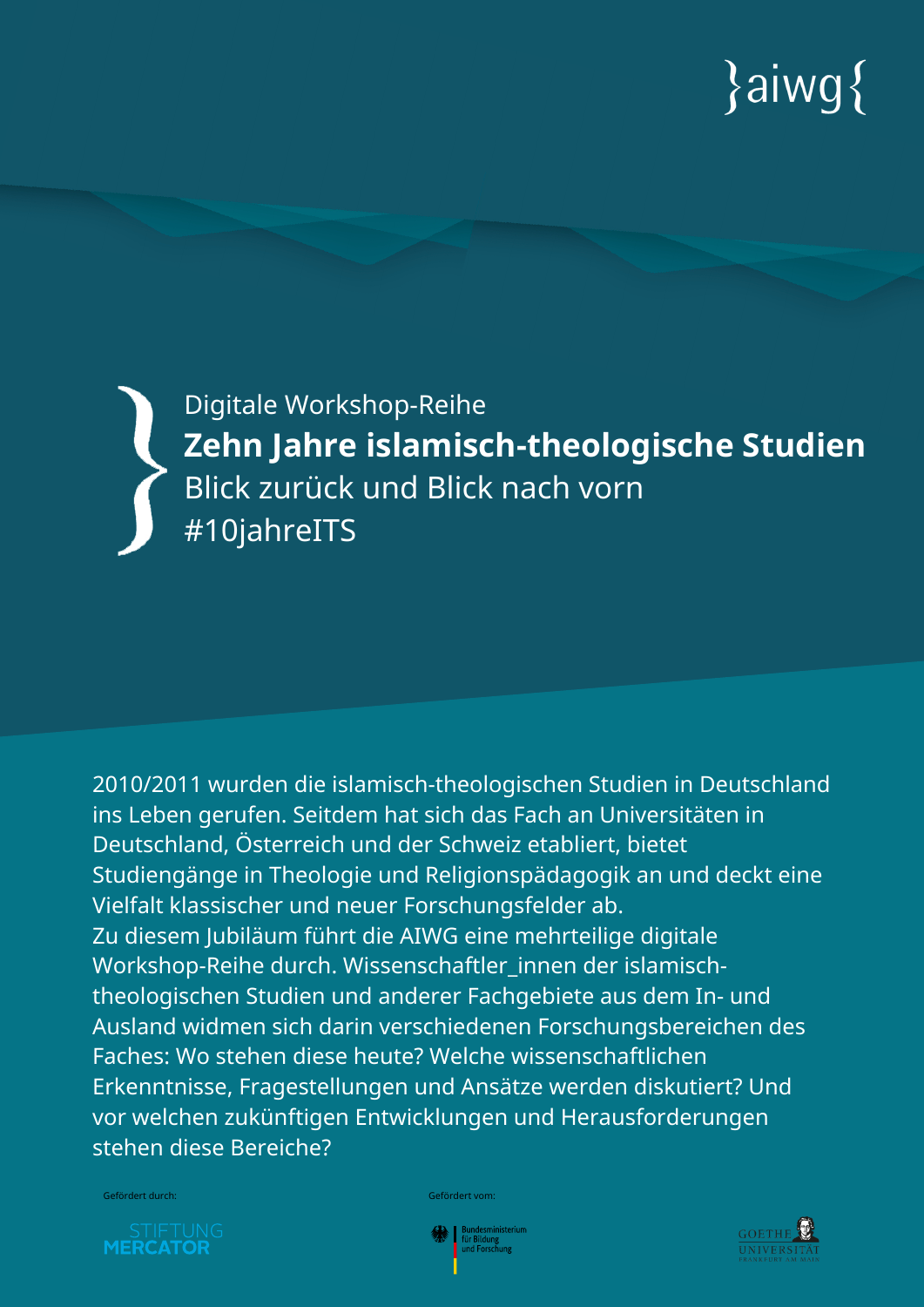## **Workshop: "The destiny of philosophy by Muslims: Critical reflections on the status of radical rationality in the Islamicate world" 09.-10. September 2021**

In this workshop and through a philosophical and/or philosophic-historical engagement, we shall address the following question: how we may understand and define the place of philosophy of Muslims in the actual process of the Islamic Renewal.

An eventful destiny has characterized the history of philosophy in the Islamicate world, where philosophy was frequently accused by the Muslim jurists (Fuqahā) of being a corruptor of believers. As a result, at most of the seminaries and education centers in the Islamicate world, over a period of centuries, the works of Muslim philosophers (falāsifa) were banned. As a result of this, philosophy, its subject matter, function and usefulness became issues of recurrent controversy and re-emerging debates among Muslims. The Muslim jurist's enduring confrontation with philosopher's pursuit of philosophy qua an independent rational enterprise could be symbolically interpreted as Islam's lukewarm response to the demand for rationalization. Could this phenomenon itself become the subject of philosophical deliberation? Is not such deliberation a necessary condition of overcoming the conflict, and in doing so, enabling philosophy to effectively influence the Muslim collective consciousness?

The Workshop will be held in German and English. Each session consists of one presentation leaving sufficient time for discussion of questions from the digital audience. This workshop is intended for professionals and experts from Islamic theological studies and related fields as well as for interested members of the general public.

You can participate for free via Zoom and wonder.me. Please register no later than 5th September under [https://aiwg.de/digitale\\_workshopreihe\\_10jahre\\_its/](https://aiwg.de/digitale_workshopreihe_10jahre_its/)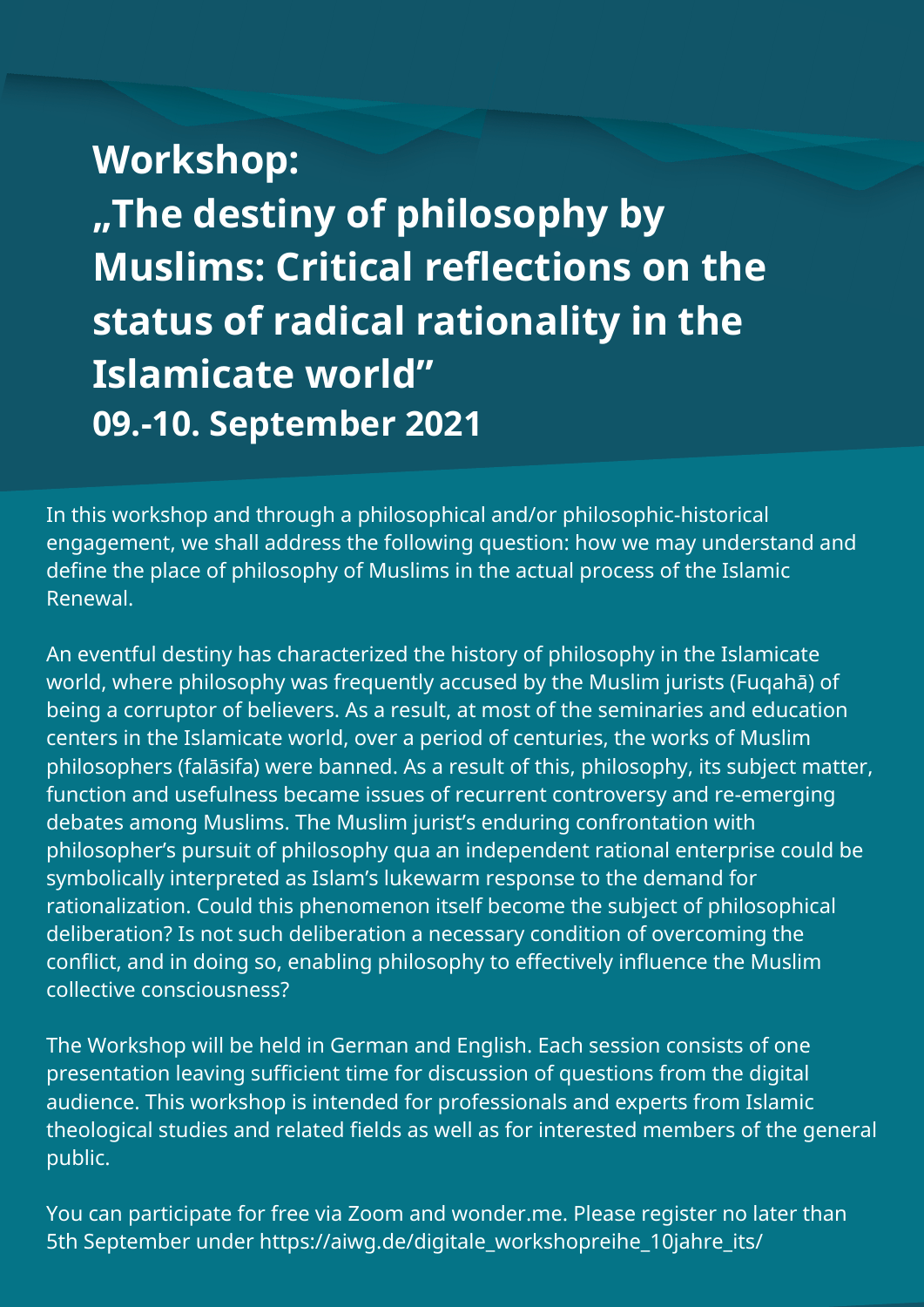**"The destiny of philosophy by Muslims: Critical reflections on the status of radical rationality in the Islamicate world"**

**Programm**

**Thursday, SEPTEMBER 9, 2021**

#### **15:00-15:30 Online Check-in**

Tech-Support / digital registration Breakout sessions / digital lobby

#### **15:30-15:45 Introduction and Welcome**

Dr. Jan Felix Engelhardt (Managing Director, AIWG) Dr. Mansooreh Khalilizand (Research Associate, Center for Islamic Theology Münster) Prof. Dr. Oliver Leaman (Professor for Philosophy, University of Kentucky)

#### **15:45-16:30 What is knowledge? Some remarks on the notion of ʿilm in kalām**

Dr. Angelika Brodersen (Research Associate, Department for Oriental and Islamic Studies, Bochum University)

*Discussion*

**16:30-16:45 Break**

**16:45-17:30 Glaube versus Vernunft? Eine Frage, ihre Grenzen und Horizonte von einem muslimischen Religionsphilosophen**

Prof. Dr. Jameleddine Ben Abdeljelil (Assistant Professor for Islamic Theology/Religious Pedagogy, University of Education Ludwigsburg)

*Discussion*

**17:30-18:00 Digital Foyer**

Networking / socializing via Wonder.me



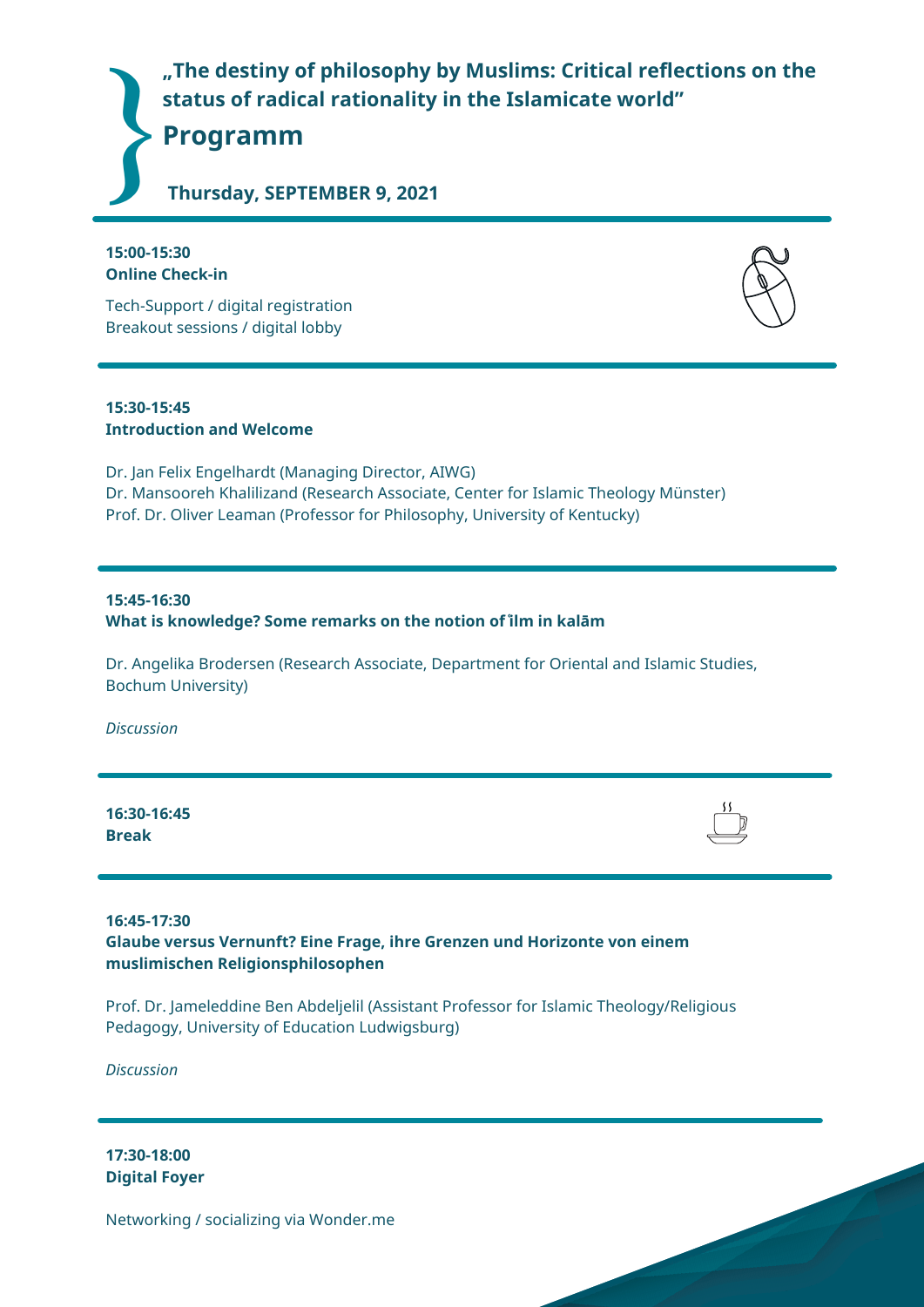

**09:00-09:30 Check-in**

Tech-Support / digital registration Breakout sessions / digital lobby

#### **09:30-10:15**

**The scope for Islamic rationalism: problems and possibilities**

Prof. Dr. Oliver Leaman (Professor for Philosophy, University of Kentucky)

*Discussion*

**10:15-10:30 Break**

**10:30-11:15**

**Reconstructing Islamic philosophy: A systematic approach to modern philosophy through engagement with German-Jewish thinkers**

Dr. Ufuk Topkara (Visiting Professor for Comparative Theology, Humboldt University Berlin)

*Discussion*

**11:15-11:30 Break**

**11:30-12:15 The New Theology (kalām-e jadīd): Deploying the Islamic Philosophical Traditions in Modern Times**

Prof. Dr. Sajjad Rizvi (Associate Professor of Islamic Intellectual History and Islamic Studies, University of Exeter)

*Discussion*



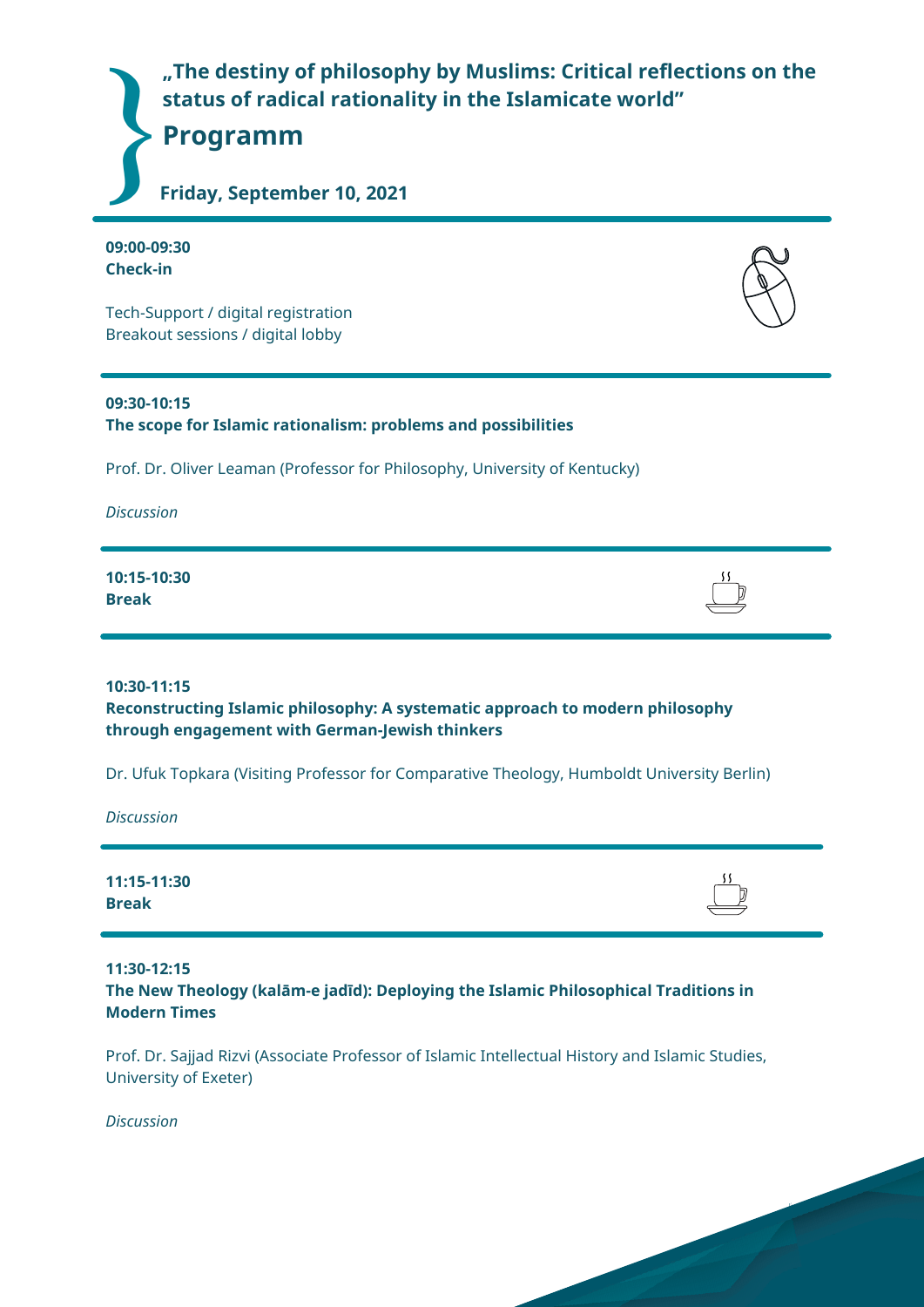**"The destiny of philosophy by Muslims: Critical reflections on the status of radical rationality in the Islamicate world"**

**Programm**

**Friday, September 10, 2021**

**12:30-14:30 Lunch Break**

**14:30-15:15 Faith seeking Understanding in Islamic Philosophical Theology**

Prof. Dr. David Burrell (Hesburgh Professor Emeritus of Philosophy and Theology University of Notre Dame)

*Discussion*

**15:15-15:30 Break**

**15:30-16:15 Concluding thoughts**

- Prof. Dr. Oliver Leaman

- Dr. Mansooreh Khalilizand

- Dr. Hüreyre Kam (Postdoc Institute for the Study of Islamic Culture and Religion, Frankfurt)

**16:15-16:45 Digital Foyer**

Networking / socializing via Wonder.me